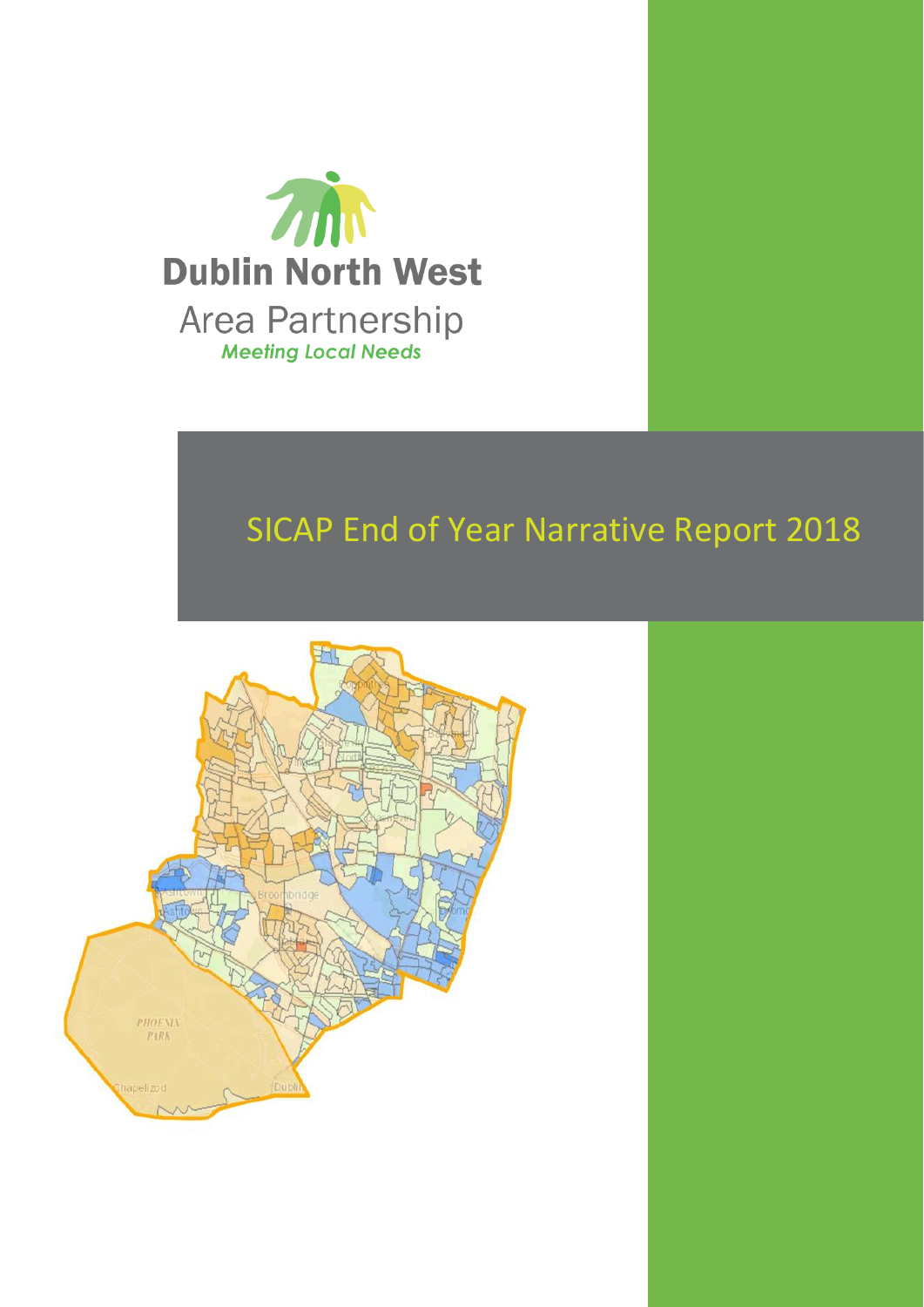# **Action 1.01 - Strengthening Community Capacity**

2018 was a very successful year for action 1.01 through the delivery of a variety of established and new interactions aimed at meeting emerging needs from our Local Community Groups (LCG). Despite initial issues in quarter one which required the need to register and develop support plans for 78 of our existing LCG's, 2018 has been a productive year for 1.01 with groups receiving 467 interventions.

Lead by the positive feedback and high attendance rates of the previous year, DNWAP hosted a Social Inclusion Seminar in the St. Laurence's venue in the DIT Grangegorman Campus on the 2<sup>nd</sup> of February. This successful event was designed to showcase the work of groups who were beneficiaries of SICAP support and to launch the supports available under action 1.02 and 1.03. The event was attended by 66 individuals representing 50 LCG's from across the Lot and was chaired by DNWAP Board Director Counsellor Aine Clancy.

In response to the introduction of the General Data Protection Regulation (GDPR) on the 25<sup>th</sup> of May, training was provided on the new regulation and the measures needed to become compliant for 43 individuals representing 36 groups in the Lot. Due to the demand in previous years, a two day Restorative Practice course was held twice, with attendance from 17 individuals representing 8 LCG's. In partnership with Jigsaw, a Youth Mental Health course was held in 2018 which was attended by 10 individuals representing 5 LCG's. In quarter 3 a pilot programme was developed in partnership with Siel Bleu aimed at improving the physical wellbeing of people living with dementia. Working with 2 day-care centres in Dublin 7 and 11, this pilot commenced in quarter 4 of 2018 and will run until the end of quarter 1 2019 where it will be reviewed, though feedback to date from both day-care centres has been positive. The final event held under this action in 2018 was focussed on equipping LCGs with the skills to engage with volunteers. Attendance at this event was less than expected, with 4 LCGs attending due to a number of cancellations.

The mentoring supports provided by DNWAP proved to be an important service to LCGs in 2018. With 14 LCG's receiving intensive mentoring supports with the most requested thematic areas for support involving Governance, Taxation and conflict resolution.

At the end of quarter 4, 139% of KPI 1 has been achieved with 67 LCGs availing of supports under this goal.

### **Action 1.02 - Evolving for Equality**

The Evolving for Equality Grant Programme was launched at the Inclusion & Equality Seminar on 2nd February. There was considerable interest in the grant programme with 16 applications were received.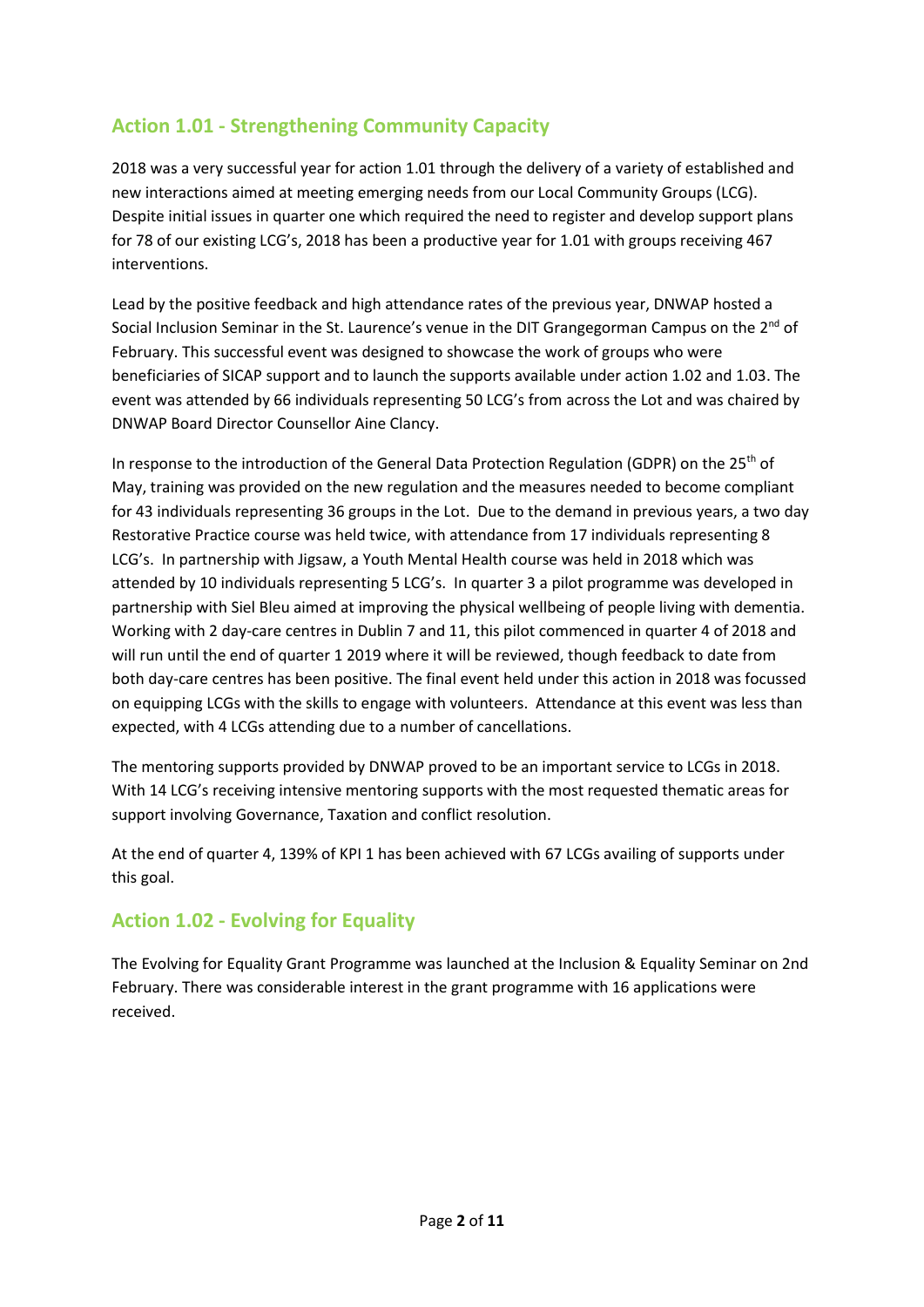|  | KPI 1                      |    |                                         | Lot                | <b>National</b> |
|--|----------------------------|----|-----------------------------------------|--------------------|-----------------|
|  | 72 LCGs<br>40<br>S<br>101% |    | Newly registered LCGs as % of KPI 1     | 100%               |                 |
|  |                            |    | Average number of Interventions per LCG | 6.22               | 5.88            |
|  |                            |    | Average duration of Intervention        | $105 \text{ mins}$ | 93 mins         |
|  |                            |    | Number of LCG Grants                    | 12                 |                 |
|  |                            |    | <b>Total LCG Grant Amount</b>           | €17,239.00         |                 |
|  |                            | 71 | Total number of LCG interventions       | 466                |                 |

Each application was evaluated against a defined set of criteria by DNWAPs Inclusion and Equality Appraisal Committee and 13 LCGs were approved for grants with a total of  $\epsilon$  17,866.59 awarded. However 1 group did not draw down their allocation. The LCGs will use the grant supports to deliver a variety of actions including support for vulnerable men, activities for young women, a dance group for young people, a football club targeting marginalised young men, supports for migrants, a local history group and a community garden encouraging healthy eating/lifestyles. These 13 groups were supported to implement activities as per proposal. These supports broadly fit into the following areas: Committee skills, including clarification of roles and responsibilities, financial reporting, minute taking, running efficient and effective meetings, sourcing funding and resolution of differences of opinion.

The Inclusion and Equality Network, populated by LCG's who benefit from Action 1.02 and 1.03, met 4 times in 2018. This network allows groups to share best practice, share information and resolve issues that they have in common. The Network provides a valuable opportunity for evolving groups to receive support from more developed groups and this aspect has been growing with groups developing working relationships outside the quarterly meetings particularly in terms of recruiting new members and providing supports to each other.

In the final quarter, there was evidence of groups planning ahead and discussing ideas for social inclusion actions in 2019. In some cases groups have learned through their experience in 2018, the importance of preparing early and allowing time to consult and formulate proposals clearly. With the exception of 1 group (who did not draw down the grant) all groups have returned all their receipts and will have submitted final reports by the end of January 2019.

In 2018, action 1.02 achieved progression from stage 1 to stage 2 of the Community Development Matrix for 3 groups. This refers specifically to progression from one stage to the next and does not take into account significant progression within individual matrix stages. Stage 2 of the matrix 'Capacity Building and Empowerment' by its very nature entails an ongoing process which is also applicable to stage 3. Groups have demonstrated considerable progress in stage 2 in terms of financial planning, identifying and applying to new funding sources, committee skills (particularly conflict resolution and decision making processes), report writing, financial reporting and problem solving e.g. mapping suitable premises and securing meeting space. Significantly a number of groups have demonstrated increased ability to identify their own skills and knowledge gaps and seek support from DNWAP. This in itself increases capacity as groups increase their own capacity to identify assets and resources which promote their development. Finally many smaller groups working at local level may not wish to progress to stage 3 or may require additional intensive support to engage in strategic work. Supports in this area will be an important consideration for 2019.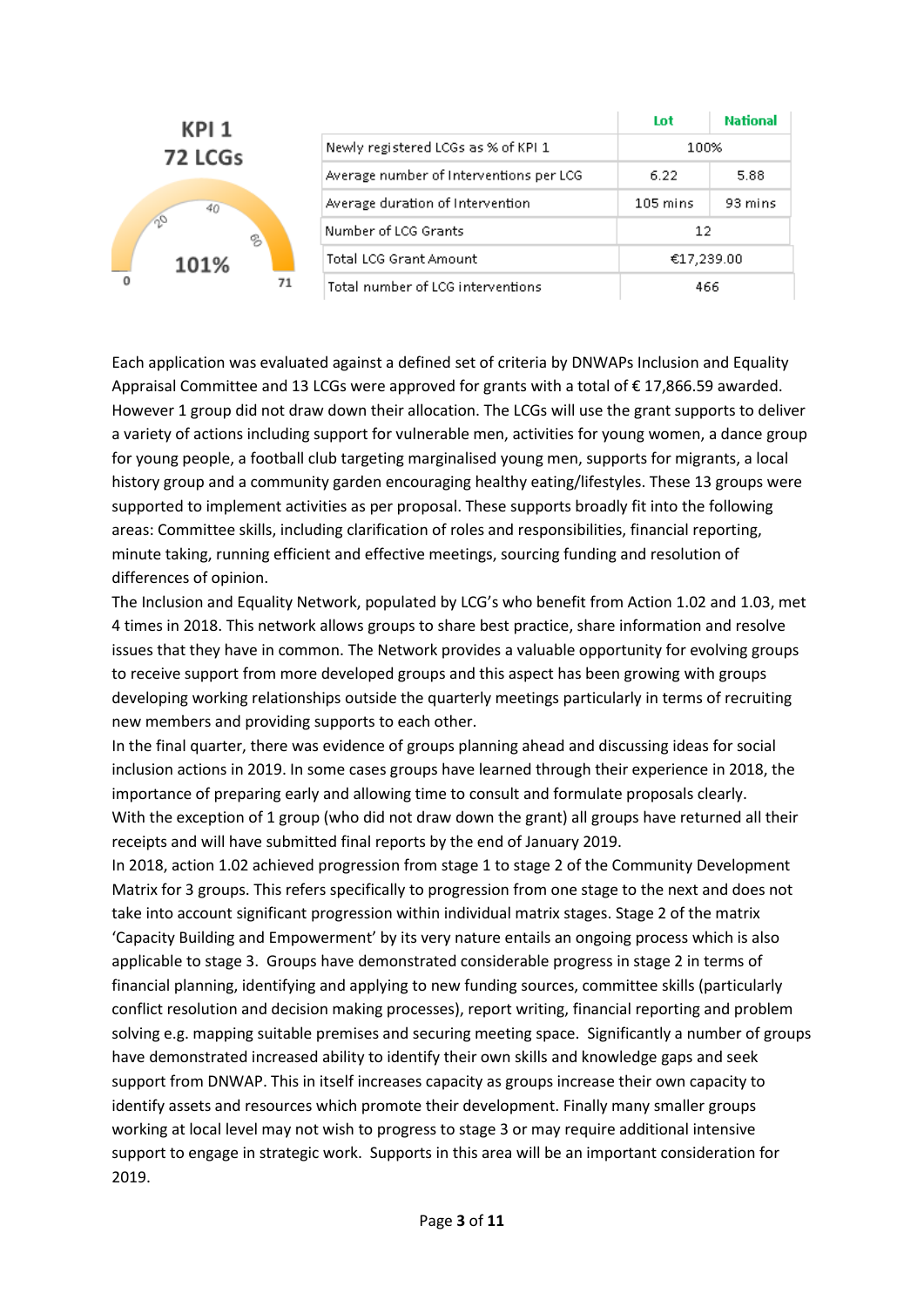# **Action 1.03 - Innovating for Inclusion**

As with Action 1.02, the Innovation for Inclusion programme was launched at the Inclusion and Equality Seminar in February 2018. Reviewed application forms, evaluation criteria and memoranda of understanding were devised and agreed by the Inclusion and Equality Appraisal Committee comprised of DNWAP directors and staff. A total of 8 LCGs were awarded financial supports under this strand. The ceiling on awards to individual LCGs was €10,000. In total €52,800 was allocated. Proposals covered a range of target groups and actions including:

- Literacy & leadership training for members of the Travelling Community (in collaboration with St Margaret's TCA)
- 18 things to do before you're 18 a diversion programme for teenage boys in the Ballymun area who are involved in anti-social behaviour locally (in collaboration with Poppintree Youth Project)
- Lads and Dad's a programme looking at establishing better relationships between young people affected by substance misuse and their father figures/male role models (in collaboration with The Loft Family Resource Centre)
- Social Action research to develop insight into perceptions of safety in Finglas and encourage participation on community safety fora (in collaboration with Finglas Safety Forum)
- An equine therapy programme for children affected by autism spectrum conditions (in collaboration with the Meeting Place Club)
- Community Leadership Training using a Virtual Community College model (in collaboration with An Cosán VCC)
- Men's Health Initiative for members of the Travelling Community (in collaboration with Pavee Point)
- Advocacy support for deaf persons (in collaboration with Irish Deaf Society)

### **Action 1.04 – Social Enterprise and Sustainability**

This action was delivered by a core staff member in a new role created under SICAP 2018-2022. Commencing in quarter 2, initial activity included completing an updated needs analysis of existing social enterprises and the roll out of capacity building supports to these enterprises.

Working with a local Social Enterprise and The Young Federation, the "Amplify Plus" programme was designed in 2018 to enable young people to drive and own innovations that will make a real difference in tackling inequality in their local communities in DNWAP Lot. Though targeted at an enrolment of 30 young people, 25 have committed to this 2018-19 programme. Due to clashes with the secondary school cycle, the start date for Amplify Plus was pushed back to the end of October and will run to mid 2019. Feedback from participants and the level of interest in a second cycle will determine if this programme will run again later on in 2019.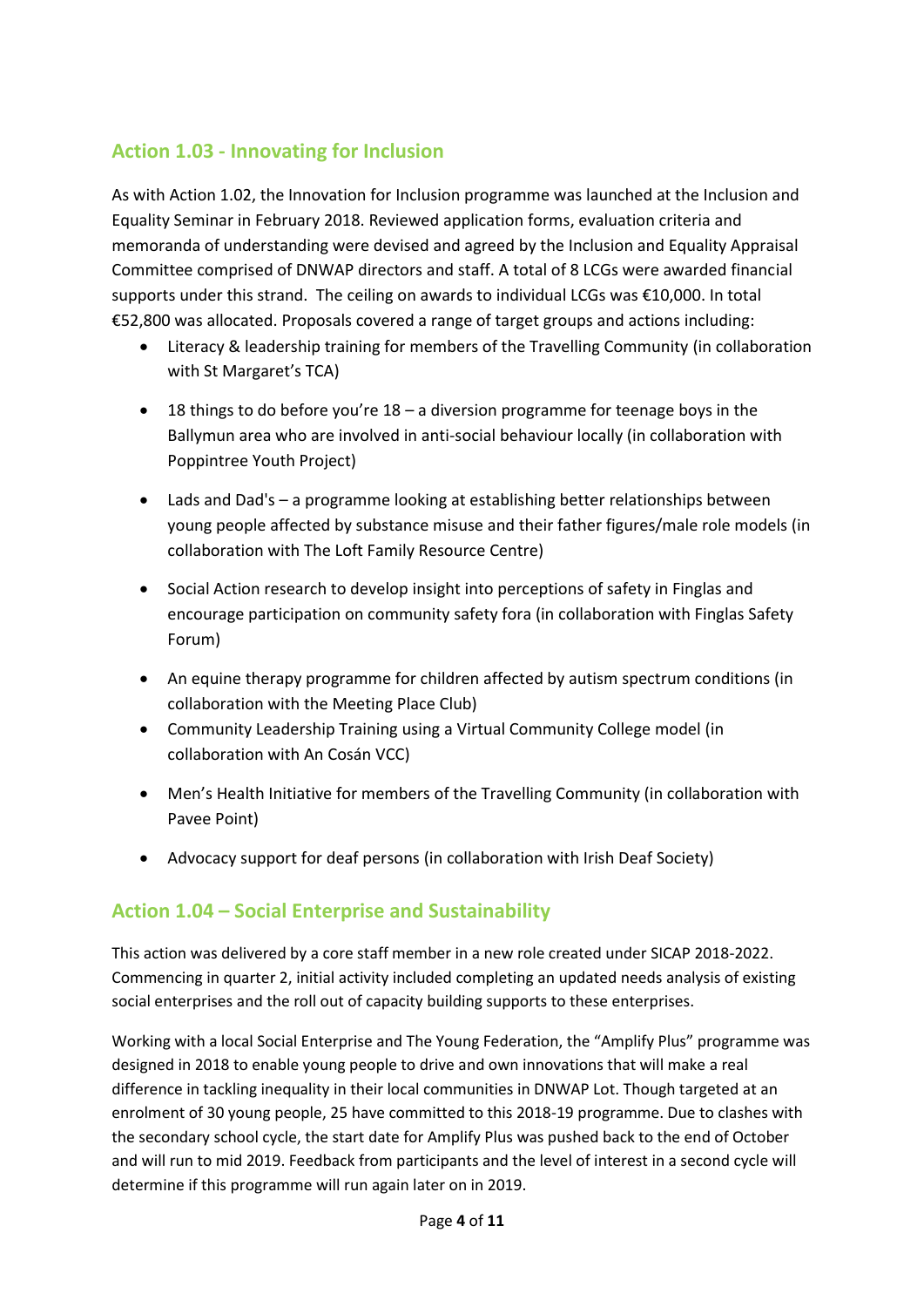The European Social Economy Regions – 2018 Pilot Project, which DNWAP has been involved in Collaboration with Dublin City Council at the application stage, has been successful to date. With one further workshop planned for quarter 1 of 2019, this series of events has been well attended and has resulted in the development of a Dublin wide social enterprise forum.

Through working with existing Social Enterprise's in the Lot it became clear that the grant amount allocated under this action was too small to have an impact. In response to this DNWAP changed the support to provide videography services.

Promotion of the benefits of the Social Enterprise business model as a remedy to shortfalls in funding in Local Community Groups was a core activity for the Social Enterprise Coordinator in 2018. Two events were held in the catchment for LCG's on the topics of successful fundraising and grant applications were well attended. Presenting to attendees of Start Your Own Business Courses, Women in Business groups and to those participating business courses gave the Coordinator an opportunity to promote the business model as a sustainable solution to local issues.

A notable challenge expressed by many LCG's and individual entrepreneurs is the national lack of seed funding for start-up social enterprises, with the majority of existing funding streams requiring audited accounts as part of an application. The lack of incubation space has also been expressed as a barrier as commercial rents in the city are prohibitive to many looking to start up small to medium sized businesses. Action 1.04 supported 29 LCG's, 21 individuals and 25 youth beneficiaries.

# **Action 2.01 Supporting Educational Success in School Age Children**

DNWAP supported 742 children in 2018 through 15 projects delivered by the DNWAP Regional Education Network (this figure does not include attendance initiative projects supported, as the large numbers associated with these projects would skew overall figures).

The Regional Education Network comprises representatives from schools, school completion programmes, local community groups and youth services working in the area of education within DNWAP's three priority cluster areas (Ballymun, Cabra and Finglas). The main purpose of the network is to guide activities under action 2.01 through collaborative group consultation and professional input. Priority needs for each cluster were discussed at the initial network meeting in 2018, and a criteria committee was established to ensure fair representation of network participants in the application and criteria assessment process. Following the finalisation of this process, project proposals from each cluster were submitted and successful programme delivery partners were notified in March. Subsequently the following SICAP projects were delivered across Ballymun, Finglas and Cabra in 2018:

Ballymun: Schools Out and Homework Club (Ballymun Family Resource Centre); Homework Club and High Achievers Hub (Ballymun Initiative for Third Level Education); Attendance Initiative (Ballymun Principals Network); Summer Programme and Leaving Cert Study Programme (Ballymun Anseo SCP) and Summer Camp (Aisling Transition Project).

Cabra: SEN Education Support, Summer Transfer Programme and Wellness Programme.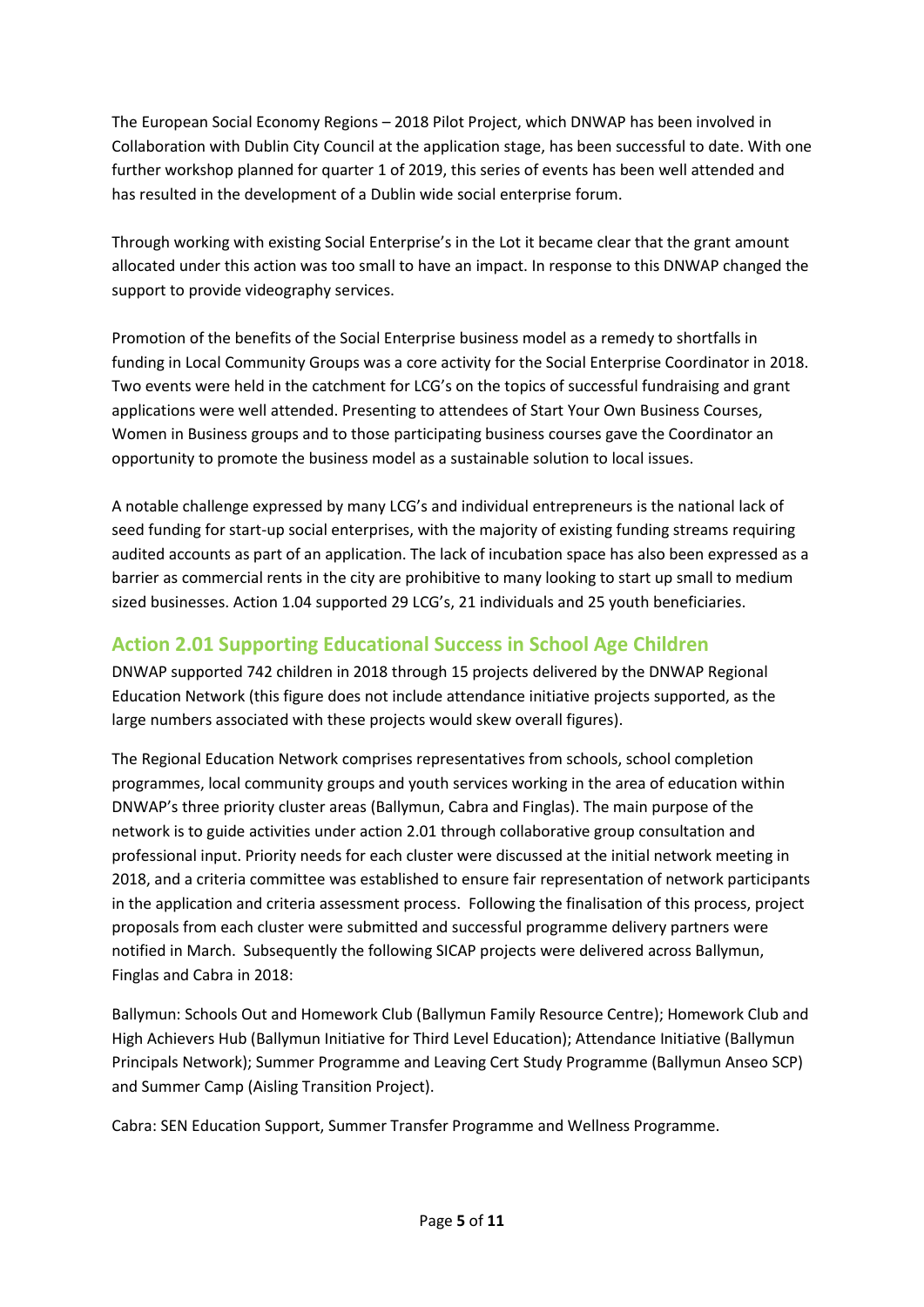Finglas: Mental Health Support (Finglas C SCP); Therapeutic Support (Finglas BEO SCP) and Attendance Programme and Afterschool Support (Finglas A SCP). While these were the actual projects delivered in 2018, plans made in March 2018 were amended in summer to accommodate changes to the cluster's priorities.

Further network meetings during the year provided the opportunity for project partners to present updates on their activities and to share professional best practice across the network. The informal networking that takes place at these meetings has enhanced local links between projects, and encourages further collaboration within the community. In addition, 'Seasons of Growth' training was delivered to the network members in November in response to identified training needs. The training was well attended with very positive feedback, and roll out of the programme commenced in late 2018.

DNWAP also collaborated with DCC's library service on the Storytime programme in 2018. Storytime is an oral literacy project for pre reading children involving parents, and began with Gaelscoil Bharra in Cabra. Plans to role out Storytime in Finglas and a further one in Cabra are in place for early 2019.

Other activities under 2.01 Supporting Educational Success involve building relationships with local schools, engaging with Cabra and Finglas Child and Family Networks and Ballymun Education Working Group. Administrative support for the Ballymun Principal's Network was also provided in 2018.

# **Action 2.02 Personal Development and Promoting Wellbeing**

In 2018 the DNWAP Community Wellness Coordinator (CWC) initiated a range of programmes and information sessions aimed at enhancing wellbeing, health and quality of life for people experiencing disadvantage in Dublin North West. Building on existing relationships and local knowledge, DNWAP works with a community development outreach approach. Groups are met on site, and bespoke programmes are developed by adapting existing ones to best meet identified needs. Due to the complexity and chaos of many individuals much outreach work is of a pre programme nature with existing groups and target groups.

346 individuals engaged in a range of programmes which included: Healthy Food Made Easy, Parenting (in Cabra where no ABC programme exists), Personal Development, Ageing with Confidence, Mindfulness, and Horticulture. Groups participating in these programmes included Poppintree Young Mothers, the Aisling Project, St Helena's, St Margaret's Traveller Development Group, Finglas Traveller Development Group, Ballymun Men's Network, Greenview Community Garden, Tir na Óg, Balseskin Reception Centre, RECO, and St Kevin's College. While all programmes were aimed at disadvantaged individuals there were some specific to travellers, and people coming out of, or experiencing homelessness.

Fáilte Isteach English language classes were provided in Cabra library, Gateway (Manor St, Dublin 7) and Finglas Library. Throughout 2018, an average of 60 students attended monthly.

DNWAP hosted 10 Tús and 2 CE placements at Greenview Community Garden (Finglas South) in 2018 which is situated in one of the most disadvantaged areas in the lot. Participants on the programme develop a range of skills in general garden maintenance, composting, garden furniture making and upcycling. QQI Level 4 Horticulture training was delivered on site in collaboration with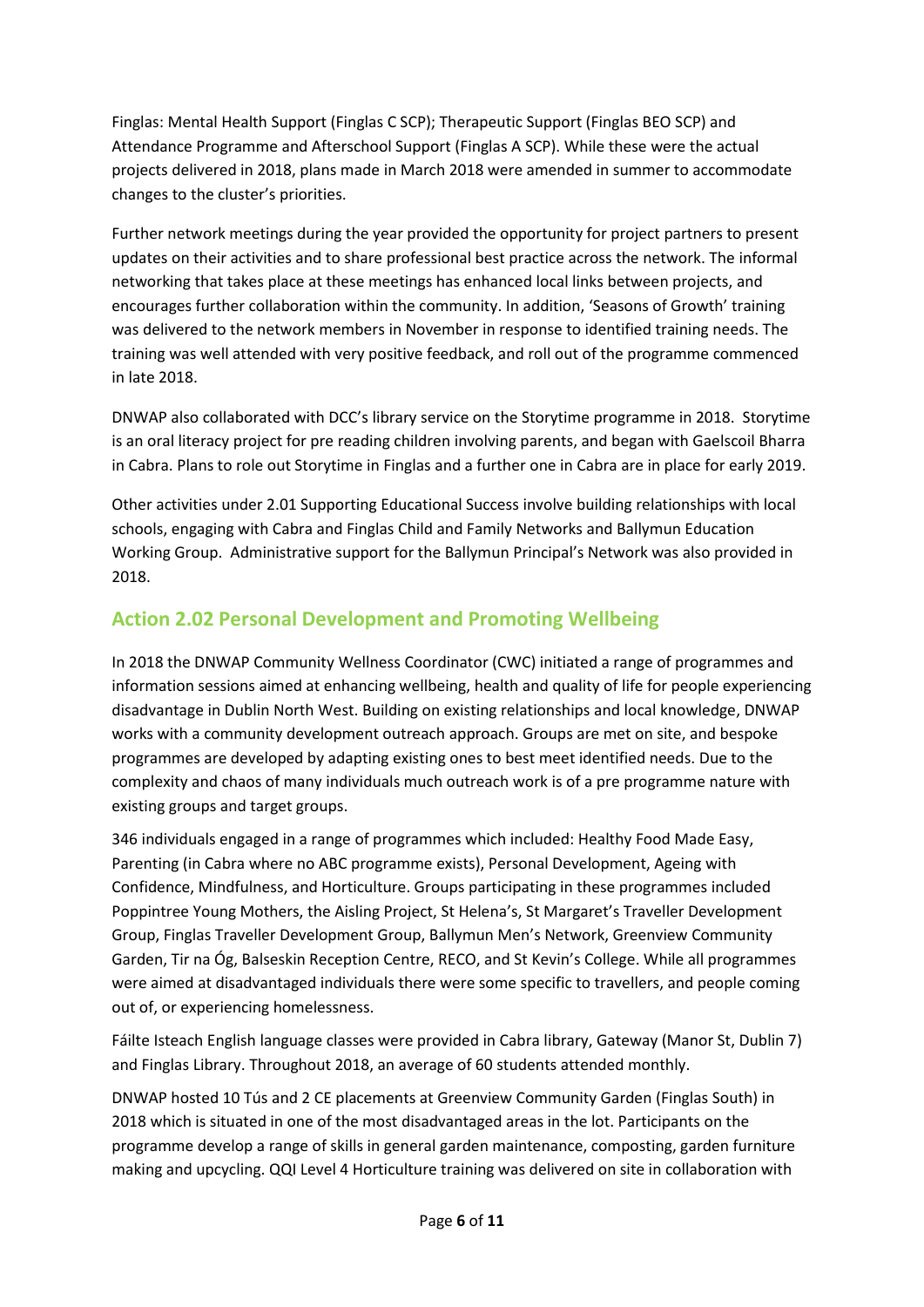the CDETB. In addition, there was a BBQ event, composting training, and educational trips organised including one to Bloom to inspire a show-garden in Greenview.

Outreach events attended in 2018 included Irish Heart Foundation Blood Pressure Roadshow, Finglas Family Fun Day and the ever popular monthly Ballymun Book Exchange which had more than 3000 attendees in 2018 (approximately 300 monthly).

Information sessions on SICAP initiatives were also delivered to local agencies including St Helena's Family Resource Centre, Cabra Home School Liaison Team, DCC, Finglas Centre for Unemployed, Poppintree and RECO Youth Services, HSE, DePaul Trust, Balseskin Refugee Centre and National Learning Network. These sessions not only promote awareness of supports available but develop relations and provide opportunities for collaboration on projects.

In 2018, 31 beneficiaries have received counselling supports with DNWAP's contracted counsellor. Beneficiaries present with a wide range of issues including anxiety, panic attacks, depression, bereavement, social isolation, low self-esteem, and anger management issues. There continues to be a significant need for the counselling support service in both Cabra and Finglas with many beneficiaries indicating that they have experienced their symptoms for two years or more. In all cases, the beneficiary's presenting problem represented a significant block to them being able to engage in education, training and employment opportunities. None of the beneficiaries who have attended were aware of how they could access counselling support services elsewhere (other than to find a private counsellor, the fee for which is prohibitive).

# **Action 2.03 Supporting Access to Education**

Throughout 2018 DNWAP provided public information sessions to increase awareness of educational opportunities and to support beneficiaries in their applications. The sessions focused on College Options for Adults, the CAO application process and SUSI Grant Applications, and took place in DNWAP offices and public libraries. The events were promoted through print and social media, and local radio station Near FM [\(http://nearfm.ie/podcast/?p=29512\)](http://nearfm.ie/podcast/?p=29512)

Targeted workshops were delivered with Better Finglas (ABC Programme) for local childcare workers to promote the Early Childhood Education degree. These were very successful, and have resulted in 10 local workers pursuing this QQI level 7 & 8 qualification. This was a particularly satisfying piece of work for DNWAP and highlighted the huge deficit of knowledge that low income working mature students have about available financial supports.

At the request of DCC, DNWAP contacted Erin's Isle (GAA club, Finglas) study hub for 5th and 6th year students. A talk aimed primarily at parents, but attended by both parents and students, was delivered in December focusing on Education Options after School. This proved a valuable way to engage parents without personal college experience to navigate career and training options for school leavers.

DNWAP also built on existing relationships with local schools, CTC's and Youthreach centres by visiting DEIS schools in the catchment twice during 2018. These visits provided an opportunity to promote the Education Access Fund, the DNWAP apprenticeship fair, and ongoing supports available through the Local Employment Service should they need it on exiting education. Other activities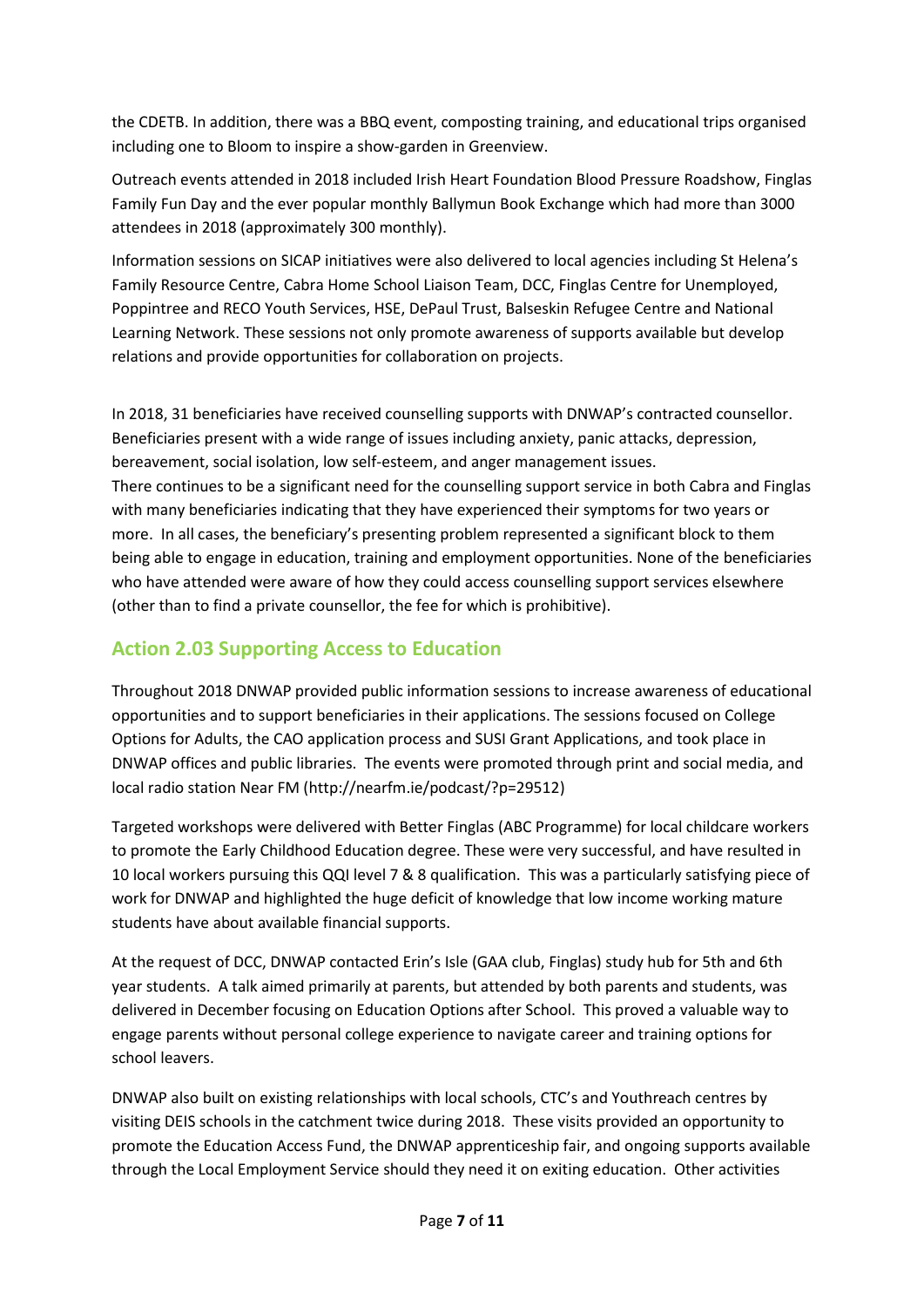provided in local schools during 2018 were interview preparation workshops, mock interviews and SUSI workshops.

Two boot camps, one for school leavers and the other, college finishers (open to all, but marketed heavily with our Education Access Fund recipients) ran in June and July to enhance students' job search skills, interview preparation and CV writing. The boot camps were an in-house collaboration with DNWAP's Jobs Club and demonstrate the advantage of the integrated services within DNWAP.

A significant part of this action focuses on providing resources to students in the catchment who are studying at QQI levels 5-8 with DNWAP's Education Access Fund. In January DNWAP continued to support 112 local students who were in the academic year 2017/18. Following a review of the application process and criteria, the fund was relaunched and marketed during the summer. 152 students were supported in the academic year 2018/19. 122 travel (80%), eight bike (8%) and 22 resources (22%). 41 % of those supported are mature students. 76% of students are attending HEA Institutions with 23% attending PLC colleges. A new development this year was to not strictly enforce cut off dates, this enabled later word of mouth applicants to be facilitated and enables colleges to refer students after the college year has begun. There were a small number of very late applicant students who could not be supported in 2018 due to budget constraints, but these will be supported early in 2019. Quote from Education Access Fund feedback: "the funding has provided me with the confidence and security of knowing I can make it to college each day".

DNWAP's target of 250 individual beneficiaries fell short by 56. The target was set as a result of an increase of students in 2017 on previous years and an expansion of closing dates in 2018. It did not translate into the expected increase of individual beneficiaries in 2018 although numbers reached were broadly similar to 2017.

DNWAP's Youth Advisory Council first focus group sessions took place with young people (Education Access Fund renewals) on July  $4<sup>th</sup>$  and 23<sup>rd</sup>. While this was a starting point it reiterated how challenging it is to engage this group. Further attempts later in the year to engage collaboratively with other agencies to access young people lost momentum, however DNWAP remain committed to hearing young voices and will revive it in 2019.

In addition to developing relationships with local education providers DNWAP worked collaboratively with the following in 2018, Finglas Child and Family Network, Tusla's Education Welfare Officer, Finglas West Resource Centre, Ballymun Education Working Group and DCC Libraries Literacy Network. PATH Seminar, Progress Review of the National Access Plan, Grangegorman Development Authority Apprenticeship Event and DCC's Apprenticeship Summit were also attended.

### **Action 2.04 Supporting Access to Employment**

The improved buoyancy in the Jobs Market in 2018 has led to increased opportunities for job seekers in the community. However, as we move closer to full employment, those engaging with our service are presenting with multiple challenges and complex needs. Themes of homelessness, addiction, mental health and social isolation predominate, with many having very little or no work history in the last 10 years. The range of supports available at DNWAP under goal 2.04 has allowed an agile response to these complex needs, and beneficiaries are encouraged to move closer to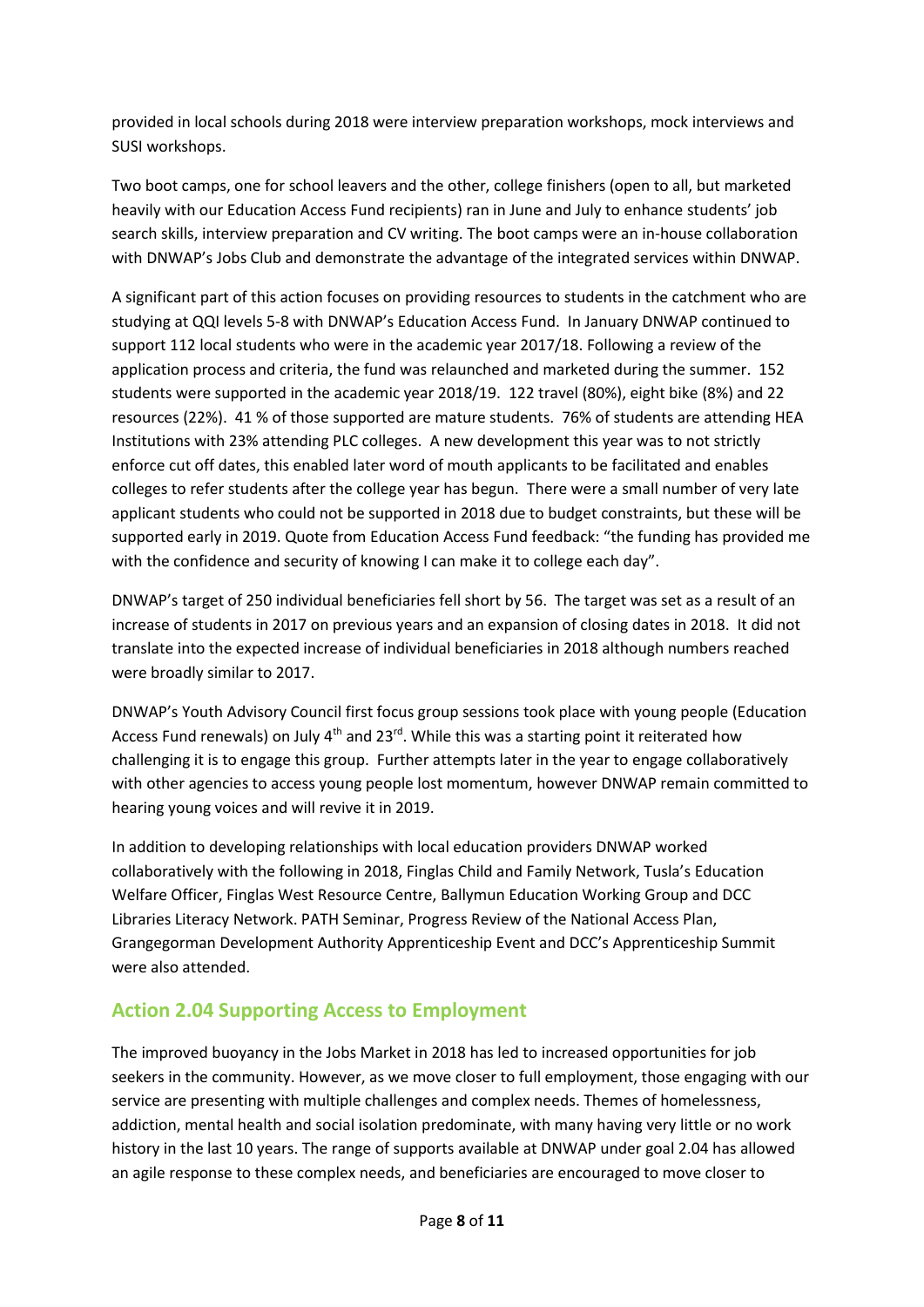employment through steps that are appropriate to their individual challenges. It is important to note that DNWAP's ability to delivery supports to the target of 500 individual beneficiaries under this action has been impacted by a considerable reduction in referrals made through the DEASP, with poor uptake rates once a place has been offered. Throughout 2018 we have endeavoured to address this deficit by engaging in outreach activities, and delivering programmes on site in collaboration with other community groups.

466 beneficiaries received supports under this action in 2018. Referral pathways within DNWAP have included counselling supports; pre employment & personal development programmes; labour market programmes & job search workshops; and one to one guidance supports. Collaboration between the Employment Services, Education, and Local Development teams is proving invaluable in piloting and developing new initiatives, and connecting with diverse groups. 109 beneficiaries progressed to employment, 17 programmes were delivered in collaboration with SICAP Employment Services and Education Teams with 142 beneficiaries participating across these programmes. These included:

Connect (Basic IT), Connect Plus (IT & Employability) and a range of tailored Pre Employment programmes which are highlighted below.

#### *Significant achievements in 2018:*

Your Time to Shine (YTTS) which was piloted in 2017, was mainstreamed with two further programmes delivered in 2018 in collaboration with Better Finglas, The Den (Crosscare), Gateway and DEASP. YTTS equips recipients of OPFA and JST payments with skills and information to explore their employment and education options. The programme consists of five modules: STEPS programme, Triple P programme (delivered by Better Finglas), Career Planning & Welfare to Work, CV preparation, Interview Skills and Wellbeing.

A Pilot 'Men's Group' programme was developed in early 2018 from an identified cohort of beneficiaries on the guidance caseload who were particularly vulnerable or socially isolated. The purpose of the group is to provide a client led programme, to share experience and to develop peer support. Current provision in Education and Training, even at the most basic pre-employment level, was beyond the reach of these clients, and it was agreed that providing a social space for these men to meet, allowing them to slowly develop as a group, would be the first step in engaging with them in a meaningful way. Participants engaged in social and cultural activities, completed a tiling project and the DNWAP Cook It programme. Clients also participated in Steps Training in collaboration with the Adult Education team. The integrated approach adopted by DNWAP allows us to draw on expertise across teams to engage in an innovative way with these vulnerable clients.

In September 2018 a new initiative was delivered in collaboration with DEASP targeting a cohort of U25's in receipt of a job seekers payment. This was an interagency project with inputs from DNWAP Guidance, Jobs Club and Education teams, and the Ballymun Job Centre.

DNWAP also provided STEPS training to 9 young people participating in The In-Vest programme (a Ballymun Job Centre led programme with financial support from JP Morgan). The aim of the programme is to develop IT skills, project work, work experience and career planning for young people currently not engaged in employment education or training (NEET).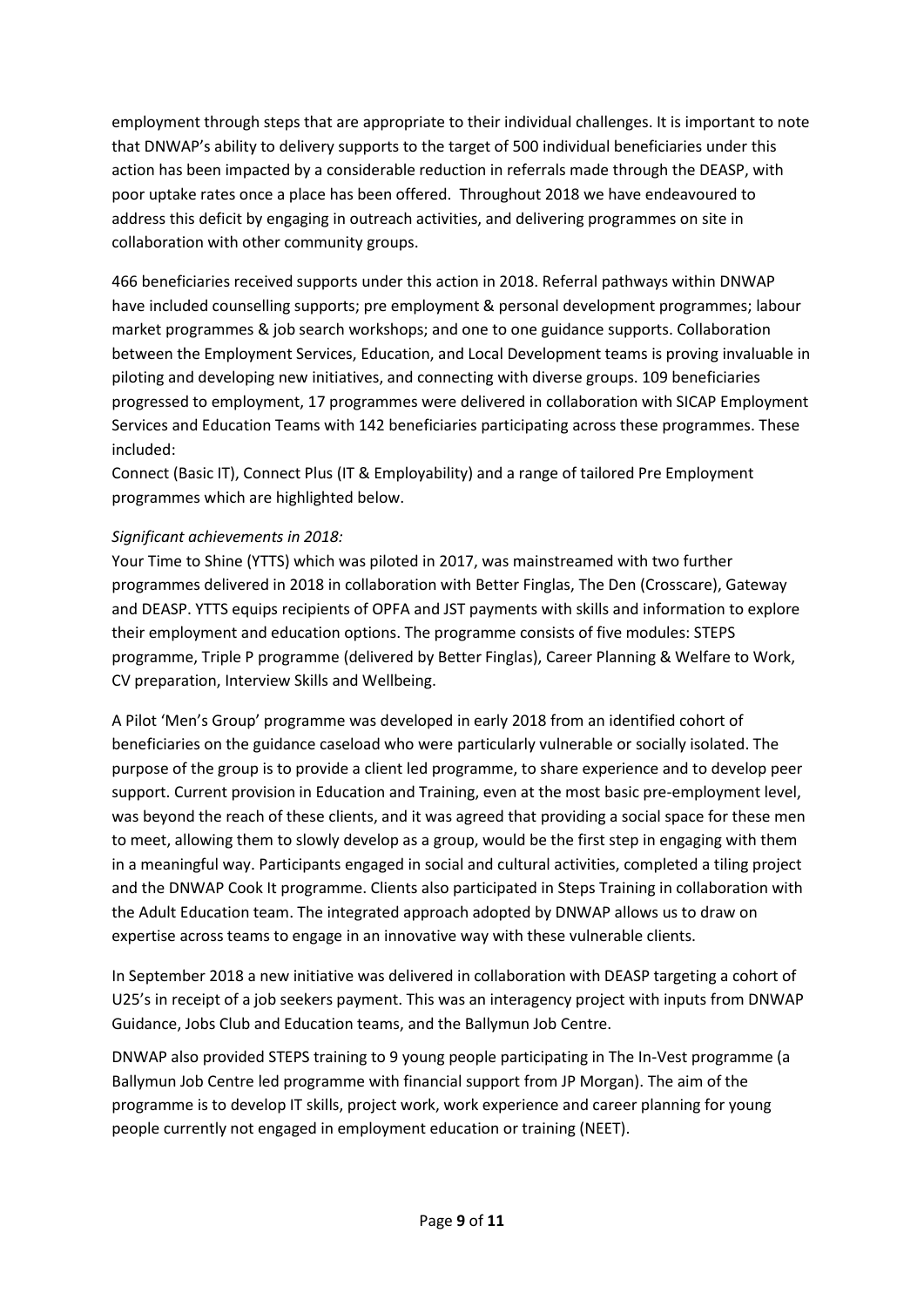Labour Market Programme Workshops continued in 2018. These workshops provide beneficiaries with support in their search for a CE or Tús position, and have become a valuable space for peer learning and support. Attendees have visited local CE schemes and CE supervisors have given inputs into the workshops and interviewed participants on site. 20 participants progressed into CE positions on completion of the programme.

'My Options', an exit programme for Tús participants at Greenview Community Garden, was delivered at the end of 2018 in collaboration with SICAP Guidance, Employer Engagement and DNWAP Jobs Club staff. 10 Tús beneficiaries participated in the programme, and feedback was very positive. The programme proved more effective as an exit strategy when compared to stand alone guidance and the pilot programme will therefore be mainstreamed to all Tús completers in 2019.

Throughout 2018 DNWAP proactively engaged in outreach and external events to promote our service and develop links with community groups. Two Pre employment programmes were delivered on site to groups participating in programmes at Sankalpa and St Helena's Resource Centre. Other activities included CV and advice clinics at Intreo centres and local CDETB colleges; information workshops with Mater Community Mental Health Team; visits to National Learning Network and local community groups including St. Helena's Resource Centre; Finglas Centre, Erin's Isle; Sankalpa and NCBI.

The 2018 DNWAP Apprenticeship Fair built on the success of previous Fairs with a greatly enhanced number of exhibitors contributing to the two events in Finglas and Ballymun. Over 300 attended across both dates which were delivered as part of European Vocation Skills Week.

# **Action 2.05 Enterprise and Economic Development**

The reduction in numbers on the live register has resulted in a smaller pool of individuals interested in self employment. It has also been noted that those considering self employment now need greater supports and a higher number of one to one meetings in order to assess the viability of their ideas and where appropriate progress into self employment. So while the demand for supports under Action 2.05, Enterprise & Economic Development, remained strong throughout the year, actual numbers were down on the previous year. In 2018, 437 individuals registered with the service and were provided with advice and information in relation to self employment. All beneficiaries expressing an interest attended an initial information workshop which provided them with the basic information on self employments and the supports available.

During the year a total of 145 individuals progressed into self employment, 116 males and 29 females. Almost 100% of beneficiaries becoming self employed availed of the Back to Work Enterprise Allowance (BTWEA) scheme or the Short Term Enterprise Allowance (STEA) and they all attended enterprise training courses run by DNWAP. The BTWEA and STEA schemes, operated in conjunction with the Department of Employment and Social protection (DEASP), continued to be a key element of our supports and a number of meetings with staff in the local DEASP offices took place throughout the year to ensure a consistent approach to processing applications. A workshop promoting the BTWEA scheme in the North Dublin area was organised jointly by DNWAP and DEASP and took place in February.

21 enterprise training workshops and 3 evening start your own business courses were run during the year as well as 11 taxation information workshops for beneficiaries who had completed their first year in business. A new 5 week evening course on websites and digital marketing was introduced in